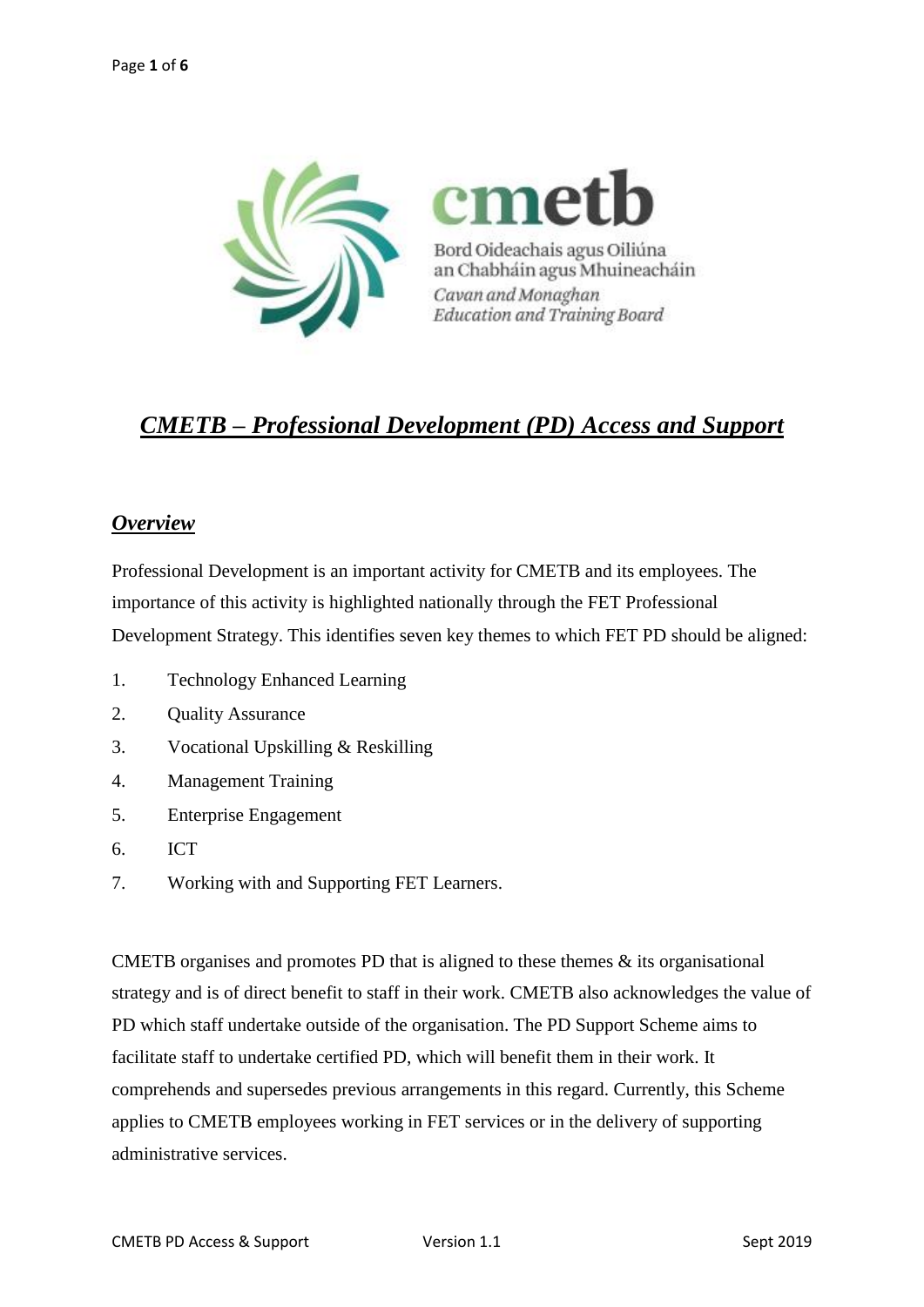It should be noted that decisions relating to professional development provision and funding are subject to budgetary constraints. Budgets for PD are agreed annually in line with CMETB's PD plan and may change as the year progresses.

### *1. Forms of PD*

There are different forms of PD and access routes, as set out below:

| <b>Type of PD</b>                           | <b>Access Route</b>                               |
|---------------------------------------------|---------------------------------------------------|
| PD organised directly by CMETB - short      | $\triangleright$ PD Co-ordinator advises staff of |
| programmes, typically uncertified, e.g.     | these programmes                                  |
| Social Media training, Moodle training,     | Following agreement with line<br>➤                |
|                                             | manager, staff register & attend                  |
|                                             | accordingly                                       |
|                                             | Programme typically undertaken<br>➤               |
|                                             | during working hours and travel $\&$              |
|                                             | subsistence (where applicable) are                |
|                                             | paid at CPD rate                                  |
| PD organised by other relevant bodies, e.g. | PD Co-ordinator & Centre / Service<br>≻           |
| FESS-typically short uncertified            | Managers advise staff of these                    |
| programmes                                  | programmes                                        |
|                                             | Following agreement with line<br>➤                |
|                                             | manager, staff register & attend                  |
|                                             | accordingly                                       |
|                                             | Programme typically undertaken<br>➤               |
|                                             | during working hours and travel $\&$              |
|                                             | subsistence (where applicable) are                |
|                                             | paid at CPD rate                                  |
| Certified PD programmes developed by        | CMETB is allocated a number of<br>≻               |
| Solas in conjunction with NUIG, NCI, etc    | places on these programmes by                     |
| typically longer-term programmes certified  | Solas                                             |
| at Levels $7/8$ , e.g. TEL                  | CMETB informs staff of programme<br>➤             |
|                                             | and level of financial support                    |
|                                             | available for this                                |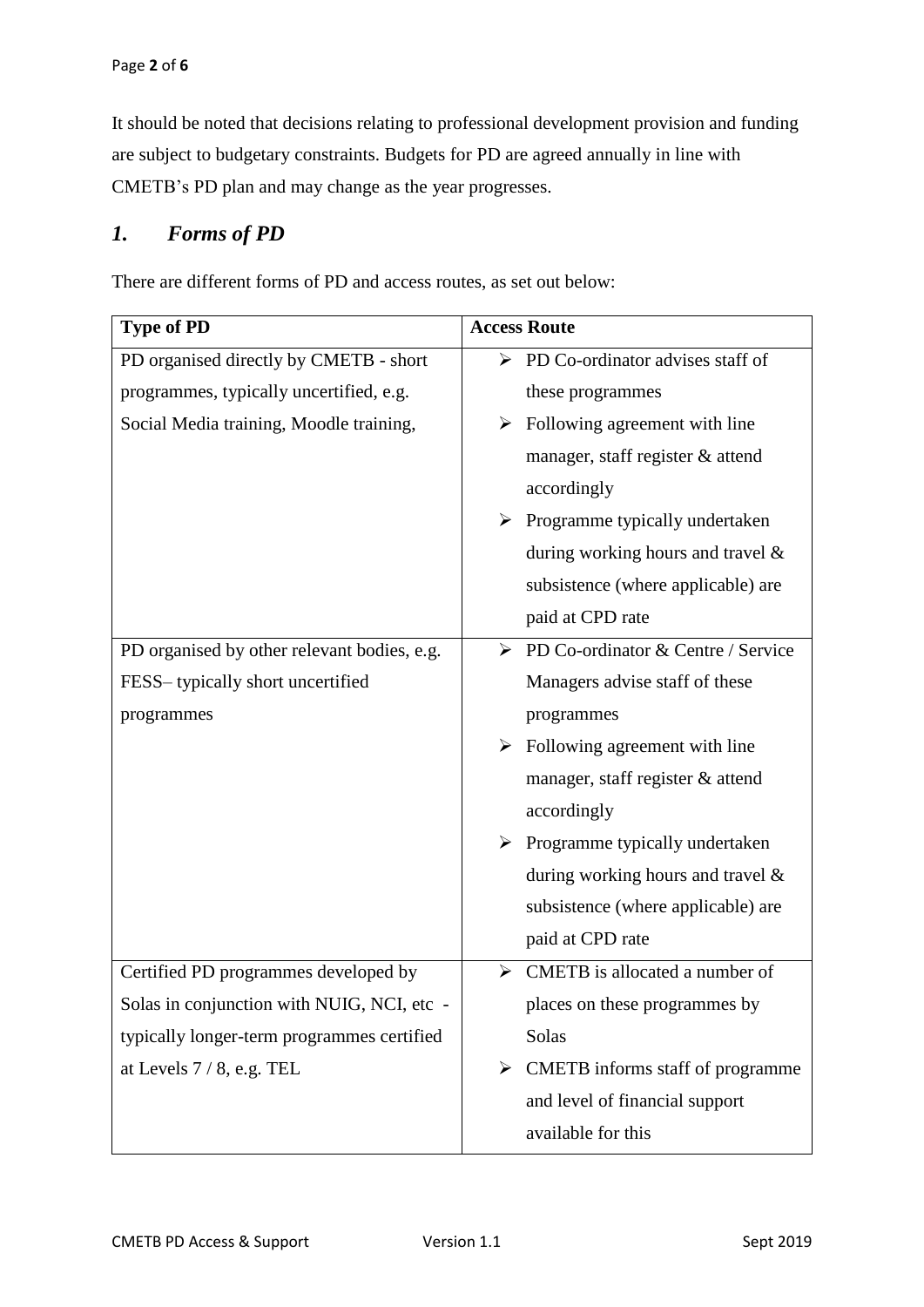| $\triangleright$ CMETB seeks expressions of |
|---------------------------------------------|
| interest (EoIs) from staff                  |
| EoIs are appraised and participants<br>➤    |
| selected                                    |
| Participants register and pay for<br>➤      |
| programme                                   |
| Programme typically undertaken<br>➤         |
| during working hours and travel $\&$        |
| subsistence (where applicable) are          |
| paid at CPD rate                            |
| Participant recoups payment from<br>➤       |
| CMETB (at level agreed pre-                 |
| registration) following successful          |
| completion of programme and                 |
| attainment of the award                     |
| Reimbursement terms apply (see<br>➤         |
| Point 3)                                    |
| Individual may be required to train /<br>➤  |
| brief colleagues on learning from the       |
| programme                                   |
| CMETB and staff member identify<br>➤        |
| and agree essential PD programme            |
| and level of financial support for this     |
| CMETB / Staff member register<br>➤          |
| Programme may be undertaken<br>➤            |
| during working hours and travel $\&$        |
| subsistence (where applicable) are          |
| paid at CPD rate                            |
| Reimbursement terms apply (see<br>➤         |
| Point 3)                                    |
| Individual may be required to train /       |
| brief colleagues on learning from the       |
| programme                                   |
|                                             |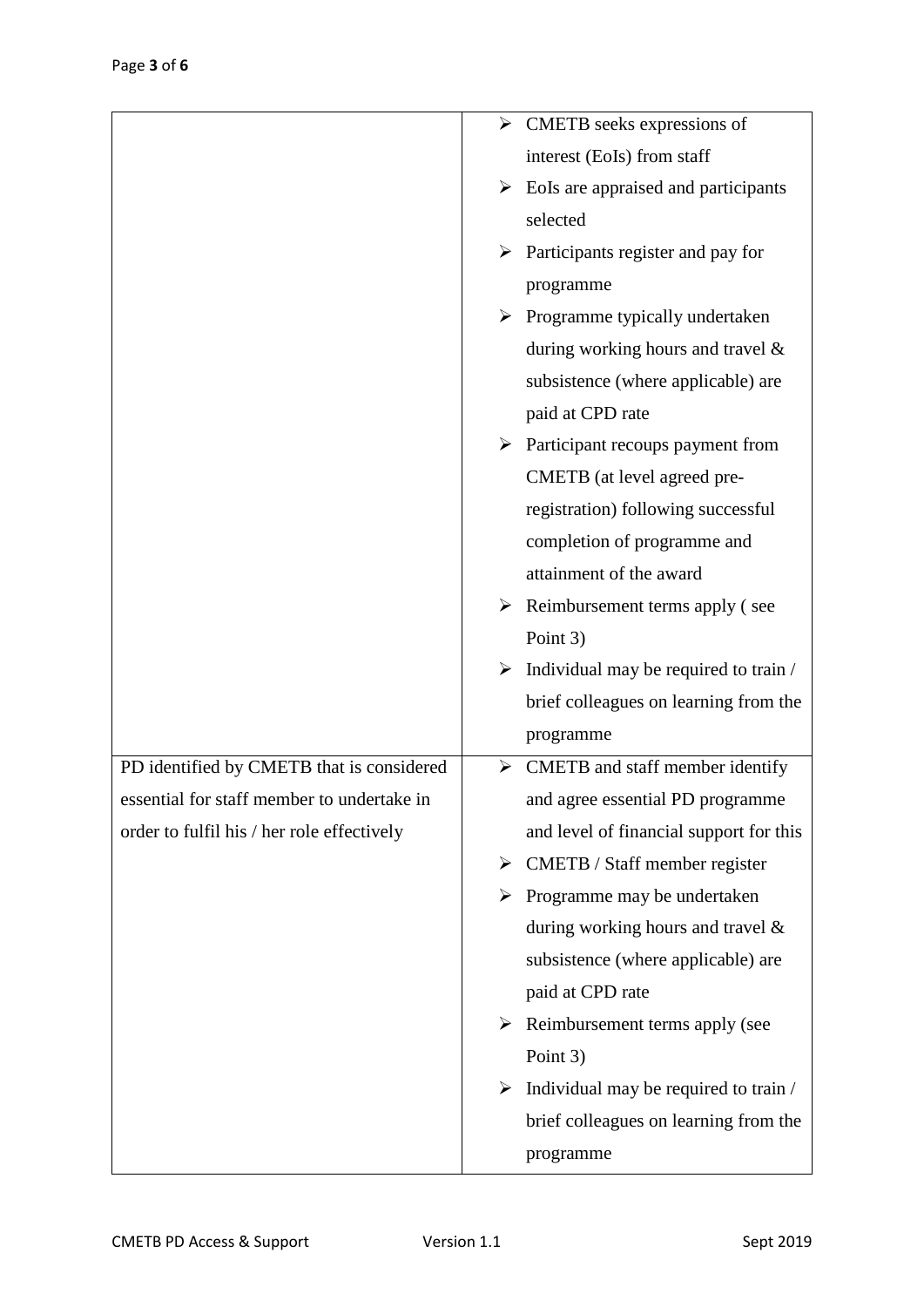| PD identified by the employee which he/she | $\triangleright$ Individual registers for and attends |
|--------------------------------------------|-------------------------------------------------------|
| undertakes independently                   | programme independently                               |
|                                            | Financial contribution, where<br>➤                    |
|                                            | approved, may be made by CMETB                        |
|                                            | as per terms of PD Support Scheme                     |
|                                            | $\triangleright$ Reimbursement terms apply (see       |
|                                            | Point 3)                                              |
|                                            | Programme undertaken in                               |
|                                            | individual's own time and travel and                  |
|                                            | subsistence payment does not apply                    |
|                                            |                                                       |

# *2. PD Support Scheme*

The PD Support Scheme is primarily designed for PD, which the employee identifies and undertakes outside of CMETB and which leads to a recognised award (e.g. QQI or other professional awarding bodies as appropriate) at or above Level 6. It may be supported within the context of the FET Professional Development Strategy, but is not essential to the fulfilment of current job requirements. This PD may carry benefit to the organisation in terms of expanding the employee's skills and knowledge relevant to his/her work within the ETB, allowing potential for a higher level of performance and greater flexibility or adaptability in taking on other/additional duties and tasks.

Under the Scheme, CMETB may provide partial reimbursement of fees following successful completion of the programme and attainment of the award. Employees will be invited to apply to this Scheme at a fixed point in the year, subject to budget availability.

The PD Support Scheme is underpinned by the below guiding principles:

- Employees must be employed directly by CMETB and have a minimum of three years continuous service to be eligible for financial support;
- Employees will only receive funding for one course at a time;
- Support can only be applied for in respect of programmes above and including Level 6 on the NFQ;
- Employees who have previously received funding from the ETB for a similar course at the same or lower level will not be eligible for funding;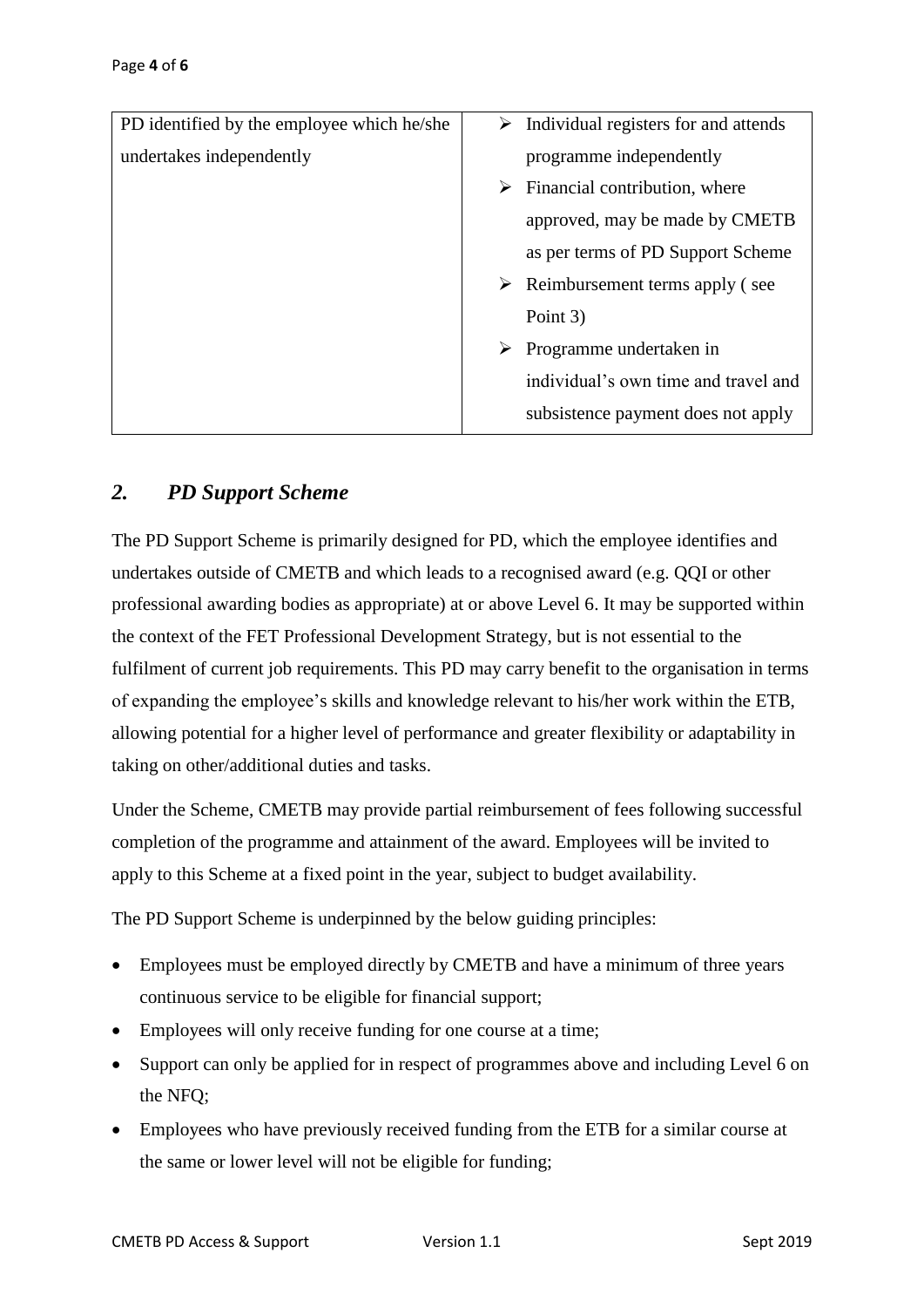- Employees will not be funded for another certified course at Diploma / Degree /Masters /Doctorate level within a 2-year period of completion of their previous certified course;
- Applications for support will be evaluated and scored against a number of weighted criteria including, but not limited to, nature of employment ( full / part time), alignment with seven FET PD themes, relevance to role, level of programme & result obtained
- The evaluation and score will determine the level of funding to be provided

Where PD is to be supported under the Scheme, the below criteria and obligations will apply:

#### **The Employee**

- Undertakes the programme in his / her own time
- Successfully completes the programme and attains the award
- May apply for study / exam leave as per terms of relevant circular letter (e.g. CL 45/82)
- Makes a partial financial contribution to the overall financial cost.
- Remains with the ETB for a minimum of two years after successful completion or reimburses the ETB in accordance with rules for reimbursement ( Point 3).
- Self-finances any repeats required (exams or course)
- Submits the relevant application to the scheme by the set deadline
- Provides written confirmation of the successful completion of the course, attendance, certified transcripts and original receipts for any monies paid in respect of the course before the approved funding can be issued
- Accepts terms and conditions attached to the scheme
- Is familiar and compliant with Revenue Guidelines in respect of relief for tuition fees particularly where fees / portion of fees are paid by the employer
- Is compliant with relevant circulars and regulations
- Is compliant (if applicable) with Teaching Council regulations
- Is not eligible to apply for support under the Teacher Refund Scheme run by the Marino Institute of Education on behalf of the Department of Education and Skills

#### **CMETB:**

• Convenes a PD appraisal committee comprising representation from FET and HR management to evaluate the applications according to established weighted criteria and agree the level of support / contribution to be provided